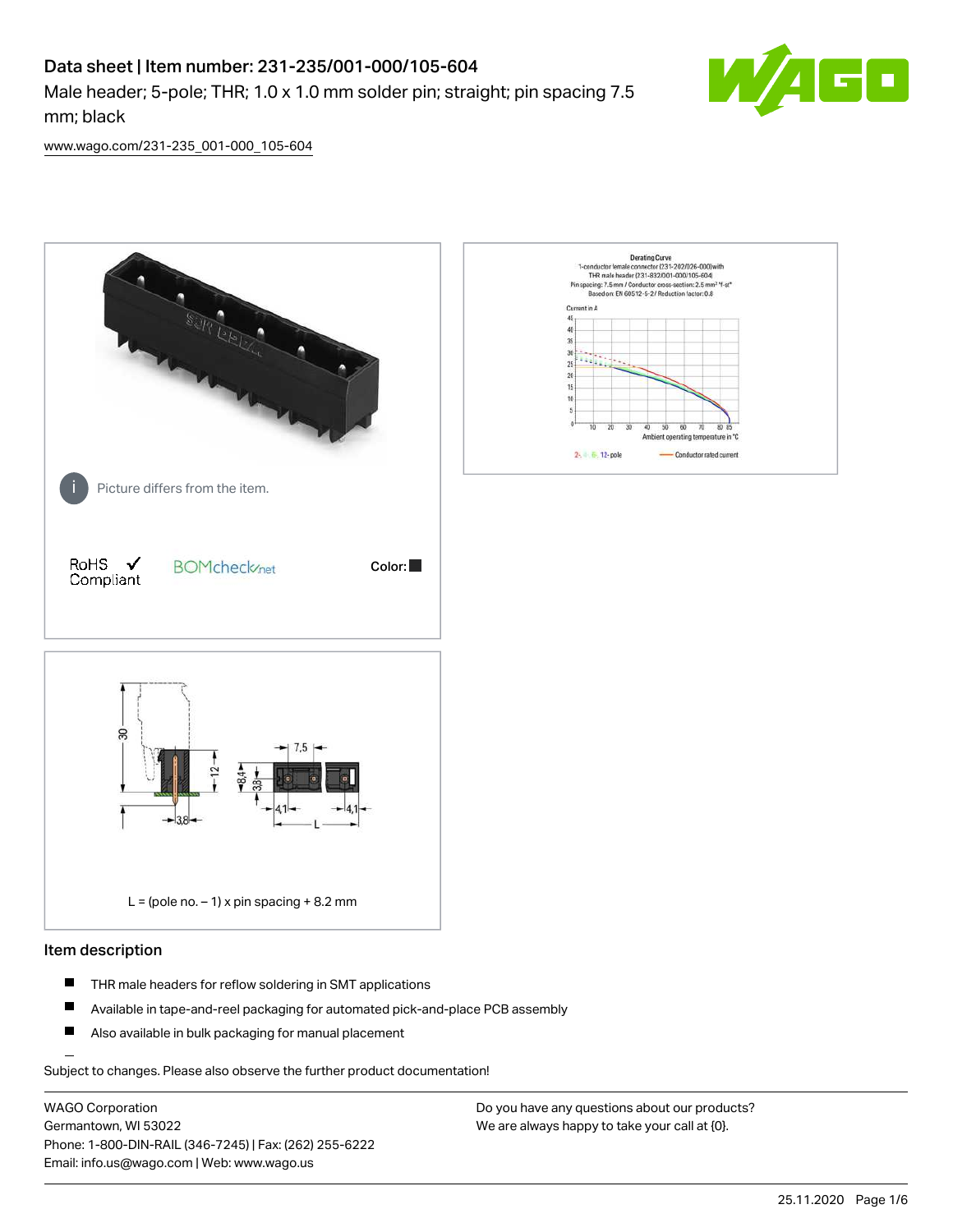

- **Male headers may be mounted horizontally or vertically**
- $\blacksquare$ With coding fingers

#### Safety information 1:

The MCS - MULTI CONNECTION SYSTEM includes connectors without breaking capacity in accordance with DIN EN 61984. When used as intended, these connectors must not be connected/disconnected when live or under load. The circuit design should ensure header pins, which can be touched, are not live when unmated.

# Data Electrical data

#### Ratings per IEC/EN 60664-1

| Ratings per                 | IEC/EN 60664-1                                                        |
|-----------------------------|-----------------------------------------------------------------------|
| Rated voltage (III / 3)     | 500 V                                                                 |
| Rated surge voltage (III/3) | 6 <sub>k</sub> V                                                      |
| Rated voltage (III/2)       | 630 V                                                                 |
| Rated surge voltage (III/2) | 6 <sub>k</sub> V                                                      |
| Nominal voltage (II/2)      | 1000V                                                                 |
| Rated surge voltage (II/2)  | 6 <sub>k</sub> V                                                      |
| Rated current               | 12A                                                                   |
| Legend (ratings)            | $(III / 2)$ $\triangle$ Overvoltage category III / Pollution degree 2 |

#### Ratings per UL 1059

| Approvals per                  | UL 1059 |
|--------------------------------|---------|
| Rated voltage UL (Use Group B) | 300 V   |
| Rated current UL (Use Group B) | 10 A    |
| Rated voltage UL (Use Group D) | 300 V   |
| Rated current UL (Use Group D) | 10 A    |

#### Ratings per UL 1977

| Rated<br>anstlov b<br>-197.<br>ווי | ANO N |
|------------------------------------|-------|
| Rater                              | 10    |
| -197                               | IVA   |
|                                    |       |

#### Ratings per CSA

| Approvals per                   | <b>CSA</b> |
|---------------------------------|------------|
| Rated voltage CSA (Use Group B) | 300 V      |
| Rated current CSA (Use Group B) | 10 A       |

Subject to changes. Please also observe the further product documentation!

| <b>WAGO Corporation</b>                                | Do you have any questions about our products? |
|--------------------------------------------------------|-----------------------------------------------|
| Germantown, WI 53022                                   | We are always happy to take your call at {0}. |
| Phone: 1-800-DIN-RAIL (346-7245)   Fax: (262) 255-6222 |                                               |
| Email: info.us@wago.com   Web: www.wago.us             |                                               |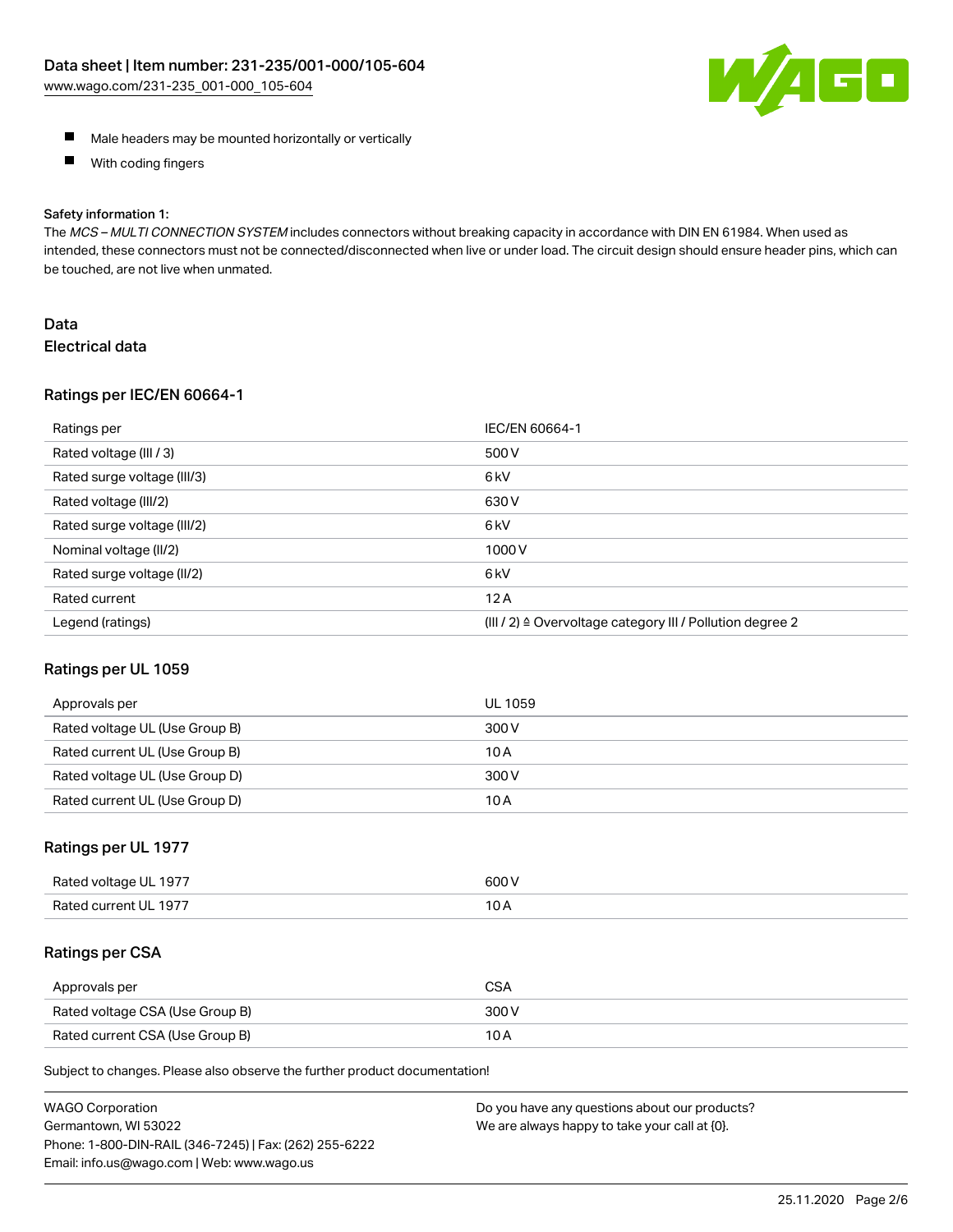[www.wago.com/231-235\\_001-000\\_105-604](http://www.wago.com/231-235_001-000_105-604)



| Rated voltage CSA (Use Group D) | 300 V |
|---------------------------------|-------|
| Rated current CSA (Use Group D) |       |

# Connection data

| Pole No.                   | ≎ |
|----------------------------|---|
| Total number of potentials |   |
| Number of connection types |   |
| Number of levels           |   |

# Physical data

| Pin spacing                        | 7.5 mm / 0.295 inch      |
|------------------------------------|--------------------------|
| Width                              | 38 mm / 1.496 inch       |
| Height                             | 14.4 mm / 0.567 inch     |
| Height from the surface            | 12 mm / 0.472 inch       |
| Depth                              | 8.4 mm / 0.331 inch      |
| Solder pin length                  | $2.4 \text{ mm}$         |
| Solder pin dimensions              | $1 \times 1$ mm          |
| Plated through-hole diameter (THR) | 1.4 <sup>(+0.1)</sup> mm |

# Plug-in connection

| Contact type (pluggable connector) | Male connector/plug |
|------------------------------------|---------------------|
| Connector (connection type)        | for PCB             |
| Mismating protection               | No                  |
| Mating direction to the PCB        | 90°                 |

# PCB contact

| PCB contact                         | THR                                      |
|-------------------------------------|------------------------------------------|
| Solder pin arrangement              | over the entire male connector (in-line) |
| Number of solder pins per potential |                                          |

#### Material Data

| Color                       | black                    |
|-----------------------------|--------------------------|
| Material group              |                          |
| Insulation material         | Polyphthalamide (PPA GF) |
| Flammability class per UL94 | V0                       |

Contact material

Subject to changes. Please also observe the further product documentation!  $\mathbf{E}$ 

| Do you have any questions about our products? |
|-----------------------------------------------|
|                                               |
|                                               |
|                                               |
|                                               |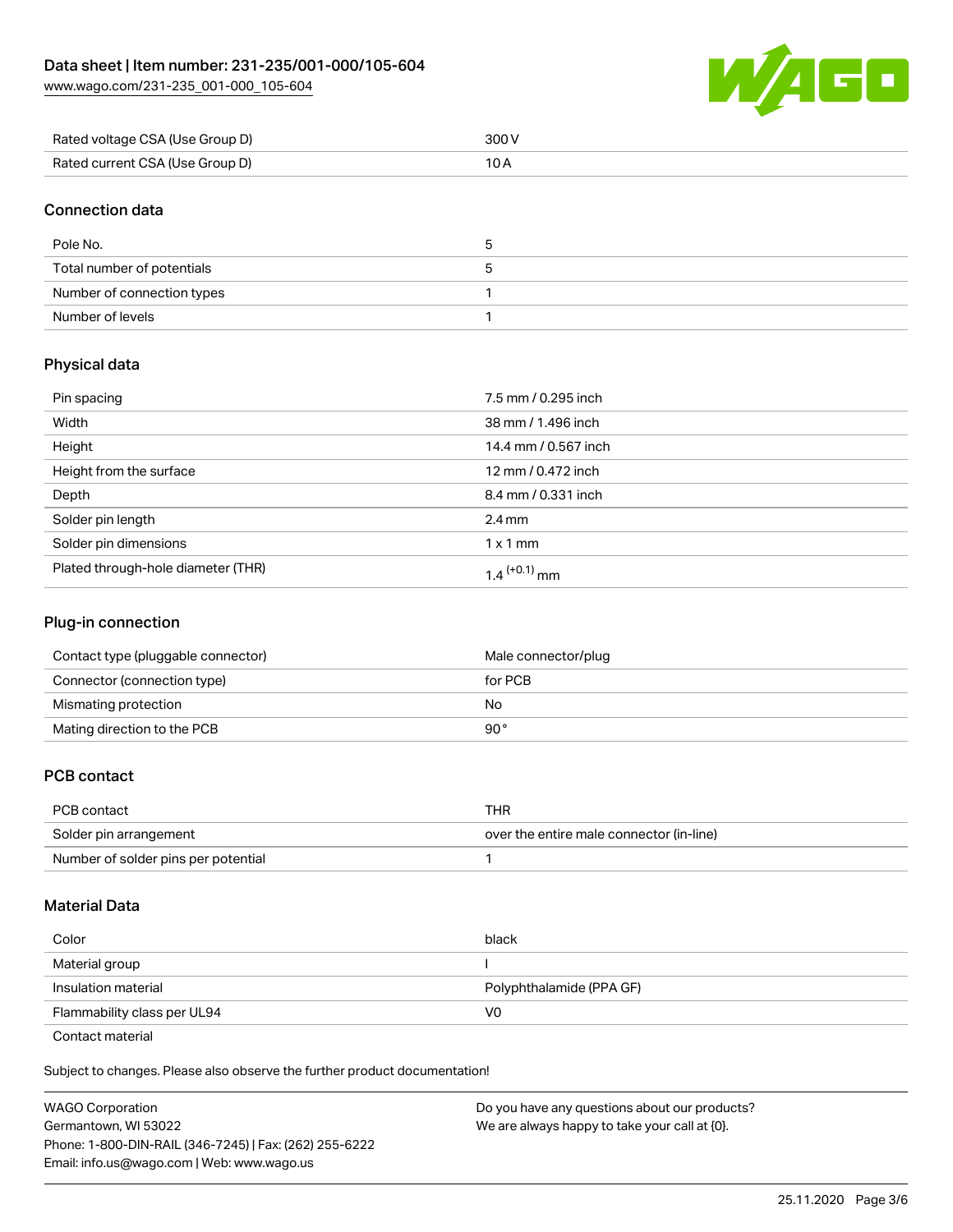

# Electrolytic copper (E<sub>Cu</sub>)

| Contact plating | tin-plated       |
|-----------------|------------------|
| Fire load       | $0.05$ MJ        |
| Weight          | 2.2 <sub>g</sub> |

#### Environmental Requirements

| Limit temperature range | +100 °C<br>-60  - |  |
|-------------------------|-------------------|--|
|-------------------------|-------------------|--|

#### Commercial data

| Product Group         | 3 (Multi Conn. System) |
|-----------------------|------------------------|
| Packaging type        | <b>BOX</b>             |
| Country of origin     | <b>PL</b>              |
| <b>GTIN</b>           | 4045454900885          |
| Customs tariff number | 85366990990            |

#### Approvals / Certificates

#### Country specific Approvals

| Logo | Approval                                            | <b>Additional Approval Text</b> | Certificate<br>name |
|------|-----------------------------------------------------|---------------------------------|---------------------|
|      | <b>CB</b><br><b>DEKRA Certification B.V.</b>        | IEC 61984                       | NL-39756            |
|      | <b>CSA</b><br>DEKRA Certification B.V.              | C <sub>22.2</sub>               | 1466354             |
| EMA  | <b>KEMA/KEUR</b><br><b>DEKRA Certification B.V.</b> | EN 61984                        | 2190761.01          |

#### Ship Approvals

| Logo                            | Approval                                  | <b>Additional Approval Text</b> | Certificate<br>name             |
|---------------------------------|-------------------------------------------|---------------------------------|---------------------------------|
| <b>ABS</b><br><b>CONTRACTOR</b> | <b>ABS</b><br>American Bureau of Shipping | $\overline{\phantom{a}}$        | 19-<br>HG1869876-<br><b>PDA</b> |

## UL-Approvals

**Certificate** 

Subject to changes. Please also observe the further product documentation!

WAGO Corporation Germantown, WI 53022 Phone: 1-800-DIN-RAIL (346-7245) | Fax: (262) 255-6222 Email: info.us@wago.com | Web: www.wago.us Do you have any questions about our products? We are always happy to take your call at {0}.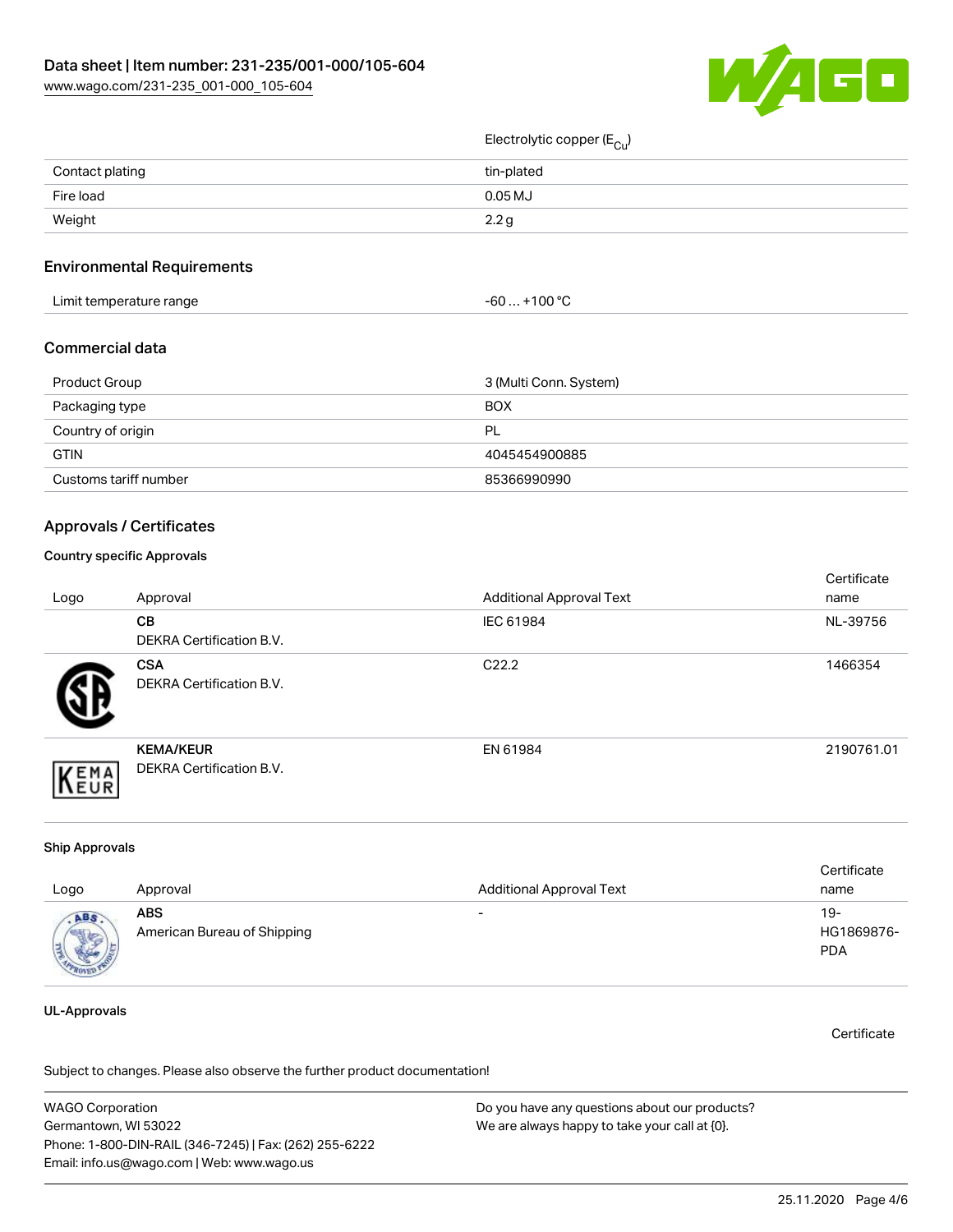# Data sheet | Item number: 231-235/001-000/105-604

[www.wago.com/231-235\\_001-000\\_105-604](http://www.wago.com/231-235_001-000_105-604)



| Logo                       | Approval                                    | <b>Additional Approval Text</b> | name                |
|----------------------------|---------------------------------------------|---------------------------------|---------------------|
| $\boldsymbol{\theta}$      | <b>UR</b><br>Underwriters Laboratories Inc. | <b>UL 1059</b>                  | E45172              |
| $\boldsymbol{\mathcal{P}}$ | <b>UR</b><br>Underwriters Laboratories Inc. | <b>UL 1977</b>                  | 20150318-<br>E45171 |
|                            |                                             |                                 |                     |

# Counterpart



Item no.231-205/026-000 Female plug; 5-pole; 12 AWG max; pin spacing 7.5 mm; 1 conductor per pole; gray [www.wago.com/231-205/026-000](https://www.wago.com/231-205/026-000)

## Compatible products

#### Marking accessories

|        | Item no.: 210-833<br>Marking strips; on reel; 6 mm wide; plain; Self-adhesive; white | www.wago.com/210-833 |
|--------|--------------------------------------------------------------------------------------|----------------------|
|        | Item no.: 210-834<br>Marking strips; on reel; 5 mm wide; plain; Self-adhesive; white | www.wago.com/210-834 |
| Coding |                                                                                      |                      |
|        | Item no.: 231-130<br>Coding key; snap-on type; light gray                            | www.wago.com/231-130 |
|        | Item no.: 231-500<br>Spacer; for formation of groups; light gray                     | www.wago.com/231-500 |
|        |                                                                                      |                      |

# **Downloads** Documentation

# Additional Information

| Technical explanations | Apr 3, 2019 | pdf          | ownloac |
|------------------------|-------------|--------------|---------|
|                        |             | .6 MB<br>___ |         |
|                        |             |              |         |

# CAD files

# CAD data 2D/3D Models 231-235/001-000/105-604 URL [Download](https://www.wago.com/us/d/3D_URLS_231-235_001-000_105-604)

Subject to changes. Please also observe the further product documentation!

WAGO Corporation Germantown, WI 53022 Phone: 1-800-DIN-RAIL (346-7245) | Fax: (262) 255-6222 Email: info.us@wago.com | Web: www.wago.us

Do you have any questions about our products? We are always happy to take your call at {0}.